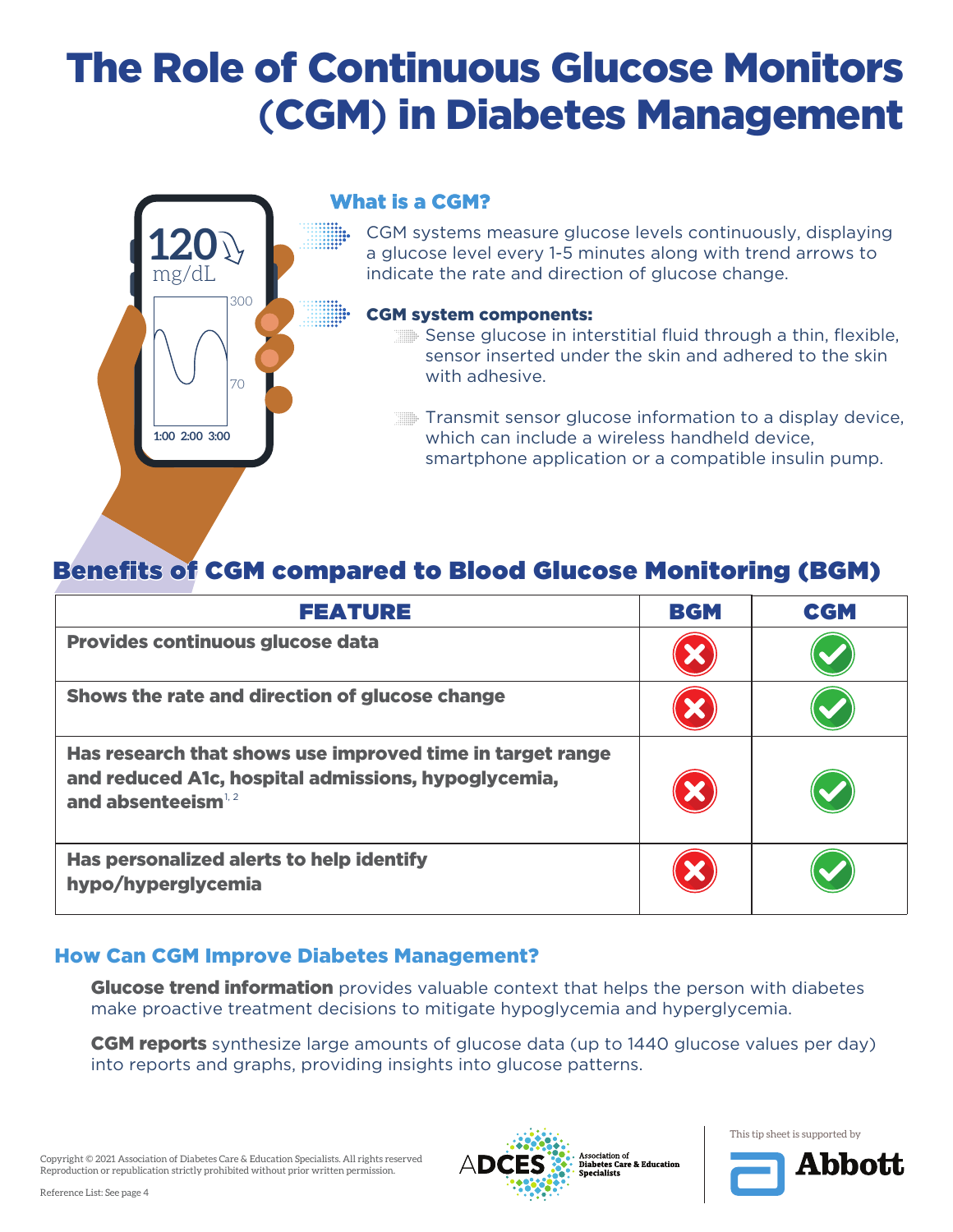### Who is a good candidate for CGM?

#### Any person with diabetes who: $^3$

- Requires insulin for treatment of their diabetes
- Can tolerate the CGM adhesive and is willing to wear an on-body device
- **EXECUTE:** Desires more comprehensive information about their glucose values and trends
- Is at risk for severe hypoglycemia or has hypoglycemia unawareness

### CGM Across the Lifespan

| <b>Group</b>                                           | <b>Challenges CGM Can Help Address</b> 4, 5, 6, 7, 8                                                                                   |  |
|--------------------------------------------------------|----------------------------------------------------------------------------------------------------------------------------------------|--|
| Infants/Toddlers/<br><b>Children</b>                   | Hypoglycemia unawareness, overnight hypoglycemia, wide variability, impact<br>of meals                                                 |  |
| <b>Teens/Young Adults</b>                              | Impact of medications, meals, physical activity, reducing acute<br>complications and chronic complications, effects of alcohol and sex |  |
| <b>Type 1 diabetes</b>                                 | Impact of medications, meals, physical activity, stress, reducing acute<br>complications                                               |  |
| <b>Type 2 diabetes</b>                                 | Impact of medications, meals, physical activity, stress, reducing acute<br>complications                                               |  |
| <b>Pregnancy</b>                                       | Impact of meals, activity, pregnancy hormones, medications,<br>achieve tighter targets                                                 |  |
| <b>Newly diagnosed (with or</b><br>without medication) | Impact of meal composition, physical activity, stress, medications                                                                     |  |
| <b>Long standing</b><br>diabetes/Older Adults          | Impact of medications, meal composition, activity, reducing risk of<br>severe hypoglycemia                                             |  |





This tip sheet is supported by

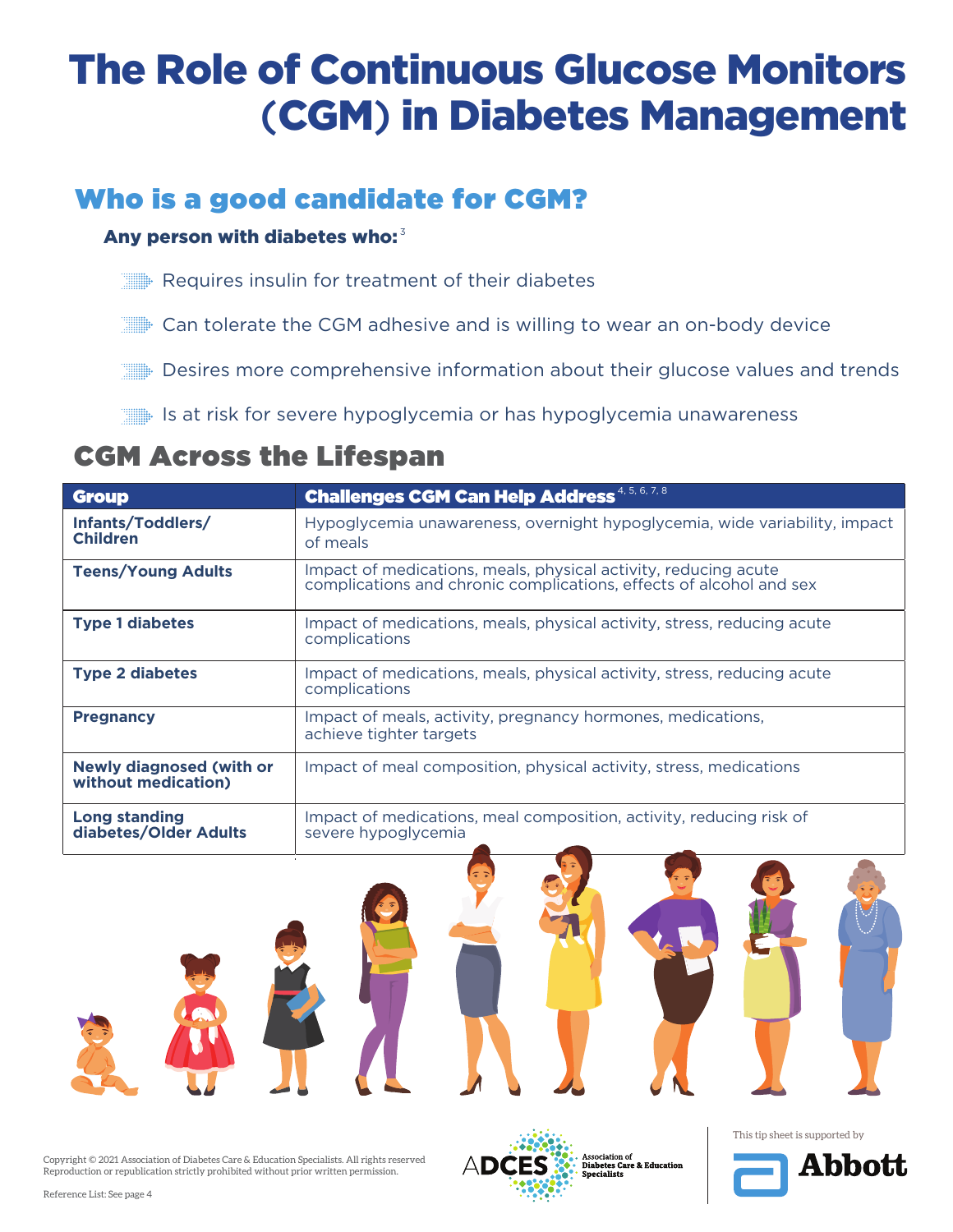#### How can I help ensure success with CGM?

Address the most common problems



Copyright © 2021 Association of Diabetes Care & Education Specialists. All rights reserved Reproduction or republication strictly prohibited without prior written permission.



Association of **Diabetes Care & Education**